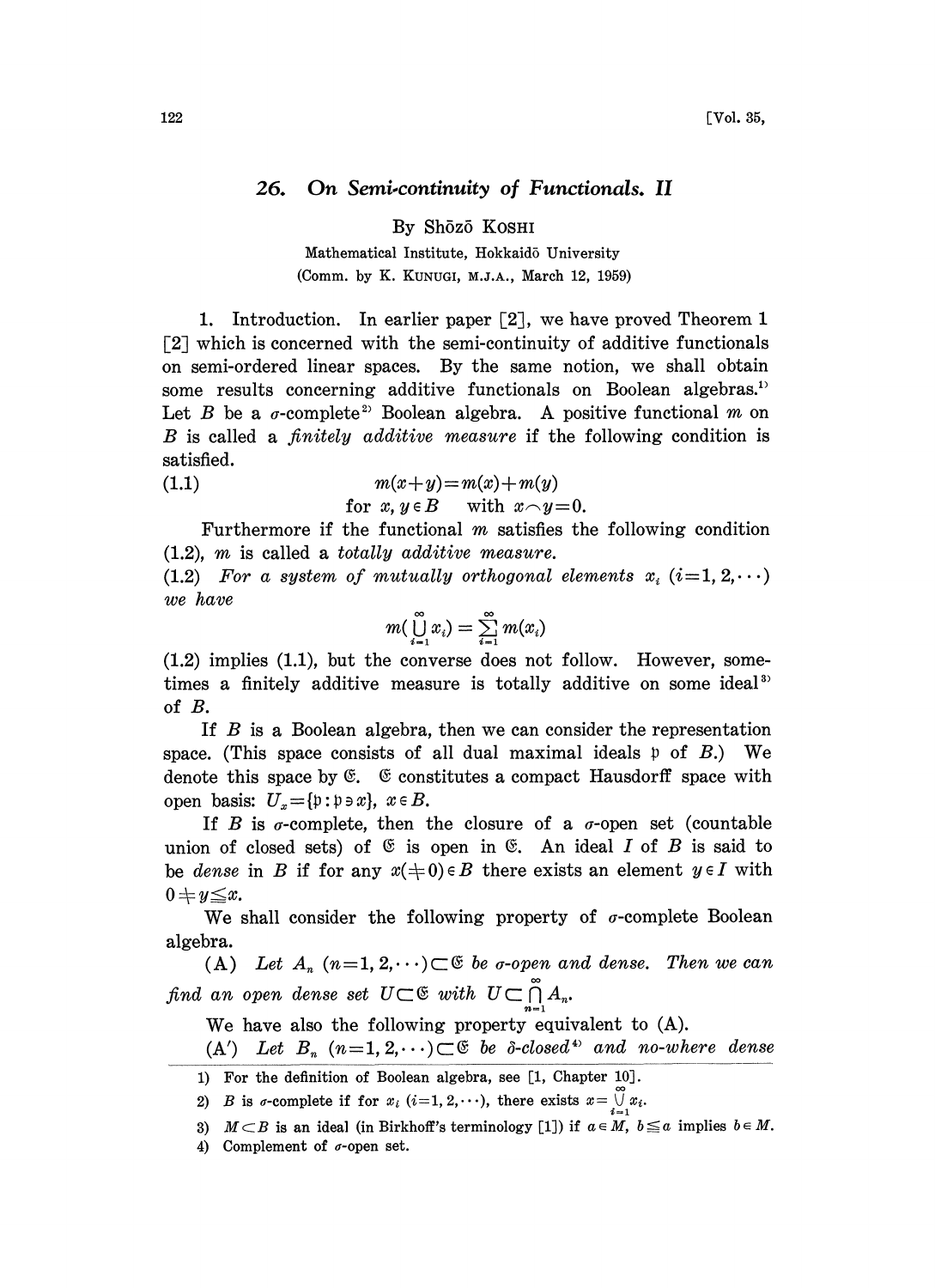No. 3\_] On Semi-continuity of Functionals. II 123

sets in  $\mathfrak{E}$ . Then  $\bigcup_{n=1}^{\infty} B_n$  is no-where dense.

2. Theorem 1. Let B be a *a*-complete Boolean algebra with the property  $(A)$  and let m be a finitely additive measure on  $B$ . Then m is totally additive on some dense ideal of B.

Proof. By the same method applied to the proof of Theorem 1 [2], we can find a  $\sigma$ -open and dense set  $A_k \subset \mathfrak{E}$   $(k=1, 2, \cdots)$  such that  $A_k \supset U_{x_i}$  ( $i=1, 2, \cdots$ ) and  $x_i \downarrow_{i=1}^{\infty} 0$  implies

$$
\inf_i \ m(x_i) \!\leq\! \frac{1}{k}.
$$

By the property (A), we find an open dense set  $U \subset \mathfrak{G}$  with  $U\!\subset\!\bigcap\limits_{k=1}^\infty A_k.$ 

If  $U \supset U_{x_i}$   $(x_i=1,2,\cdots)$ , and  $x_i \downarrow_{i=1}^{\infty} 0$ , we see that  $\inf_i m(x_i) \leq \frac{1}{k}$  $(k=1, 2, \dots),$  i.e. inf  $m(x_i)=0$ .

Since U is open and dense in  $\mathfrak{E}$ , the set  $I = \{x : x \in B \text{ and } U_x \subset U\}$ is a dense ideal of B. For mutually orthogonal elements  $x_i \in U$  with  $\bigcup_{i=1}^{\infty} x_i = x \in U$  and  $y_j = \bigcup_{i=j}^{\infty} x_i$   $(i=1,2,\cdots)$ , we have  $\bigcap_{j=1}^{\infty} y_j = \bigcap_{j=1}^{\infty} \bigcup_{i=j}^{\infty} x_i$   $= 0$ and  $y_1 \ge y_2 \ge \cdots$ , hence inf  $m(y_j)=0$ , i.e.  $m(\bigcup_{i=1}^{\infty} x_i)=\sum_{i=1}^{\infty} m(x_i)$ . This proves the theorem.

We shall consider another property of a  $\sigma$ -complete Boolean algebra B.

(B) Let  $A_n$   $(n=1, 2, \dots)$  be *o*-open and dense sets in  $\mathfrak{E}$ . Then  $\bigcap_{n=1}^{\infty} A_n$  contains a *o*-open dense set.

H. Nakano has proved that  $(B)$  is equivalent to the following.<sup>57</sup>

(B') For double system  $x_{i,j}$  with  $x_{i,j} \uparrow j x$ ; there exist  $x_k$  (k=1,

 $2,\cdots$ ) and number  $n(i,k)$ , i,  $k=1, 2,\cdots$  with  $x_k \uparrow_k x$  and  $x_k \leq x_{i,n(i,k)}$ . (B) implies (A), but (A) does not follow (B).

(C) 1st category set in  $\mathfrak{E}$  is always no-where dense.

It is easy to see that (C) implies (A).

Remark 1. If  $B$  is complete,<sup>6)</sup> under the hypothesis of continuum, (B) implies  $(C)$ .<sup>7</sup>

Corollary 1. Let B have the property (B) or (C) and  $m_n$  (n=1,  $2, \dots$ ) be finitely additive measures. Then there exists a dense ideal in which  $m_n$  are totally additive at the same time.

*Proof.* We shall prove only the case that  $B$  has the property  $(B)$ . By Theorem 1 and the property (B), there exist  $\sigma$ -open and dense sets  $U_n \subset \mathfrak{E}$  (n=1, 2,...) such that

<sup>5)</sup> See [3, p. 45].

<sup>6)</sup> B is complete if for  $x_{\lambda}$  ( $\lambda \in \Lambda$ )  $\in B$ , there exists  $x = \bigcup_{\lambda \in \Lambda} x_{\lambda}$ .

<sup>7)</sup> This fact is due to Prof. I. Amemiya.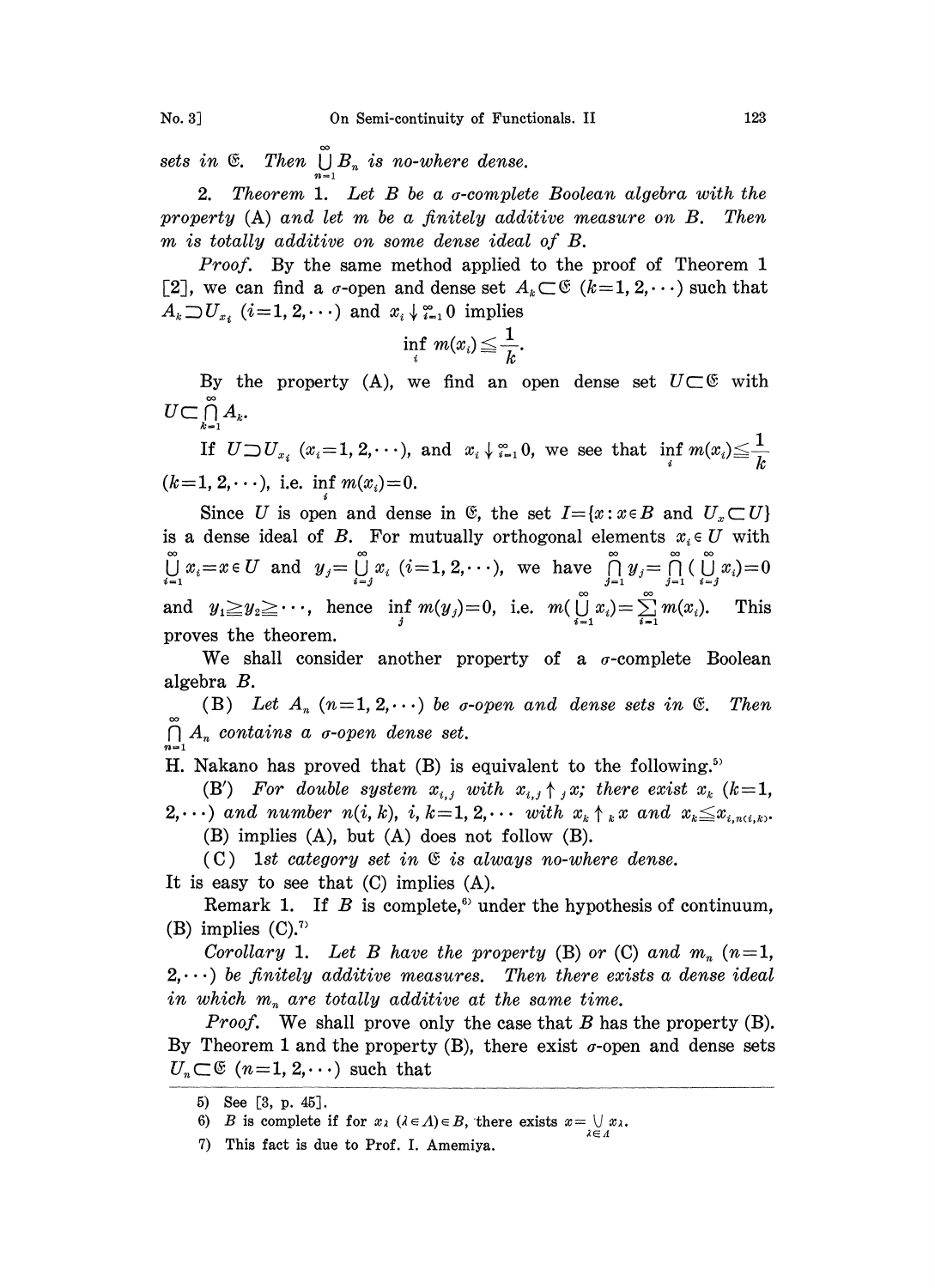124 **S. KOSHI** [Vol. 35,

 $U_n \supset U_{x_i}$ ,  $\bigcap_{i=1}^{\infty} x_i = 0$ ,  $x_1 \ge x_2 \ge \cdots$  imply inf  $m_n(x_i) = 0$ .

By the property (B), we find a  $\sigma$ -open and dense set U with  $U \subset \bigcap_{n=1}^{\infty} U_n$ . Putting  $I = \{x: U_x \subset U\}$ , I is a dense ideal of B in which  $m_n$  (n=1, 2,...) are totally additive at the same time.

Corollary 2. If B is <sup>a</sup> complete Boolean algebra with the property (C), then, for a finitely additive measure m, there exist a normal measure<sup>8</sup>  $m'$  and dense ideal I of B such that

 $m(x) \geq m'(x)$  for  $x \in B$  and  $m(x)=m'(x)$  for  $x \in I$ .

*Proof.* By the method applied to Theorem 1 [2], we can find a dense ideal  $I\subset B$  such that for any system  $x_{\lambda}$  ( $\lambda \in A$ ) $\in I$  with  $x_{\lambda} \downarrow 0$ we have  $\inf_{\lambda \in \Lambda} m(x_{\lambda}) = 0.$ 

Since I is a dense ideal of B, for any  $x \in B$ , there exists a system  $x_{\lambda} \in I$  with  $x_{\lambda} \uparrow_{\lambda \in A} x$ . If there exist  $y_{\tau}(\tau \in \Gamma) \in I$  and  $x_{\lambda}(\lambda \in \Lambda) \in I$  with  $y_r \uparrow_{r \in r} x$ ,  $x_{\lambda} \uparrow_{\lambda \in A} x$ , then

$$
\sup_{\lambda\in\Lambda}m(x_{\lambda})=\sup_{\tau\in\Gamma}m(y_{\tau}).^{\mathfrak{g}_{\lambda}}
$$

Hence, if we put

 $m'(x) = \sup_{\lambda \in \Lambda} m(x_{\lambda})$  for  $x = \bigcup_{\lambda \in \Lambda} x_{\lambda}(x_{\lambda} \in I),$ 

then m' satisfies the conditions of Corollary 2.

Remark 2. Theorem 1 is not true in the case that  $B$  has not the property  $(A)$ . For example, let  $(0, 1)$  be an open interval of real numbers with terminals 0, 1. The complete Boolean algebra C consisting of regularly open sets<sup>10)</sup> in  $(0, 1)$  has not the property  $(A)$ . For,  $\mathfrak{E}$  (the representation space of C) has a dense and countable set  $\{p_i\}$  $(i=1, 2, \dots)$  and any element of  $\mathfrak{E}$  is not isolated; therefore  $\mathfrak{E} - \mathfrak{p}_i = A_i$ is dense in  $\mathfrak{S}$ , and  $\bigcap_{i=1}^{\infty} A_i$  does not contain any open and dense set. Furthermore  $A_i$  is  $\sigma$ -open set, i.e. C has not the property (A). Let m be totally additive measure on B. Then m is always 0, i.e.  $m(x)=0$ for every  $x \in C$ . For any  $p_i$   $(i=1, 2, \dots)$ , we can find a sequence  $x_{ij} \downarrow j$  $(j=1, 2, \dots)$  such that

$$
\begin{aligned}\n\text{at} \\
\mathfrak{E} \supset U_{x_{ij}} \ni \mathfrak{p}_i \quad \text{and} \quad \int_{j=1}^{\infty} x_{i,j} = 0.\n\end{aligned}
$$

If m is totally additive, then we can find  $j_i$  with  $m(x_{i,j_i}) \leq \varepsilon \frac{1}{2^i}$  $(i=1, 2, \dots)$  where  $\varepsilon$  is an arbitrary given positive number. Because  $\{p_i\}$   $(i=1, 2, \dots)$  is dense in  $\mathfrak{E}$ , we see that

 $1=\bigcup_{i=1}^{\infty}x_{i,j_i}$  (1 is maximal element of C)

<sup>8)</sup> *m* is called a normal measure if  $x_{\lambda} \uparrow_{\lambda \in \Lambda} x$  implies  $m(x) = \sup_{\lambda \in \Lambda}$ 

<sup>9)</sup> This fact is independent from the cardinal number of  $\Lambda$  or  $\Gamma$ .

<sup>10)</sup> E is called a regularly open set if interior of  $\overline{E}$  is E.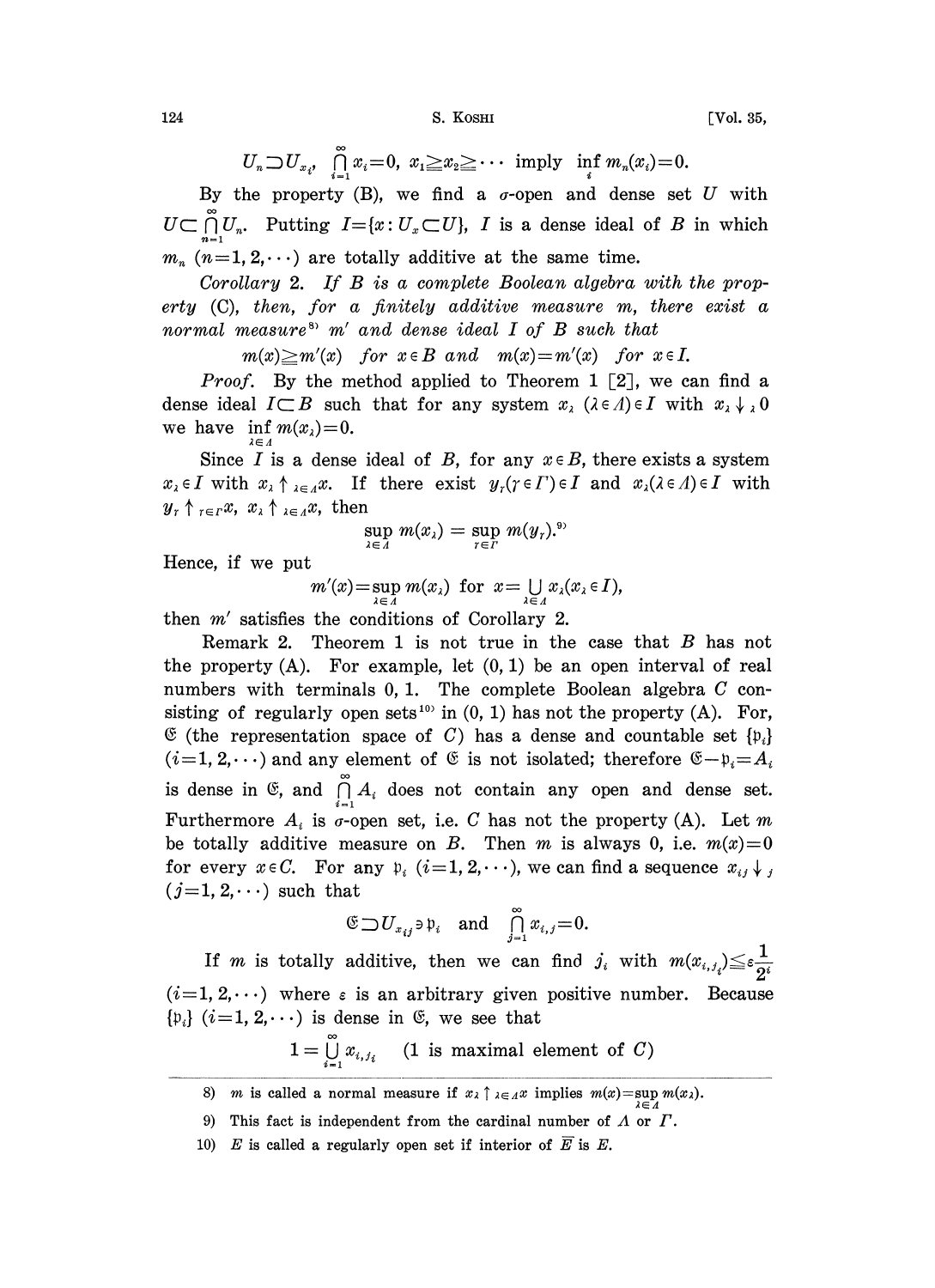and

$$
m(1) \leq \sum_{i=1}^{\infty} m(x_{i,j_i}) \leq \varepsilon \Big( \frac{1}{2} + \frac{1}{2^2} + \cdots \Big) = \varepsilon.
$$

Since we can choose a arbitrary, we have  $m(1)=0$ . Hence  $m(x)=0$ for  $x \in C$ . Furthermore there exists a finitely additive measure m on B such that  $m(x) > 0$  for  $x(\pm 0) \in B$ . For instance, putting  $f_x(\mathfrak{p}_i) = \frac{1}{2^i}$ if  $x \in \mathfrak{p}_i$  and  $f_x(\mathfrak{p}_i)=0$  if  $x \in \mathfrak{p}_i$ , we see that  $m(x)=\sum_{i=1}^{\infty}f_x(\mathfrak{p}_i)$ ,  $x \in C$  is finitely additive measure on  $C$ . Thus  $C$  is an example which does not follow Theorem 1.

3. Applications. Let  $R$  be a totally continuous and super-universally continuous semi-ordered linear space. H. Nakano studied modulared linear spaces. We shall apply Theorem 1  $\lceil 2 \rceil$  to finite modulars without proof.

Theorem 2. Let m be a functional on R which satisfies modular<sup>111</sup> conditions except semi-continuity axiom, but is coefficient-continuous. $^{12}$ Then there exists <sup>a</sup> complete semi-normal manifold of R in which m satisfies modular conditions.

R is called semi-regular if  $\overline{a}(a)=0$  (for all  $\overline{a} \in \overline{R}$ )<sup>13)</sup> imply  $a=0$ . In the case that R is semi-regular, we can define  $\overline{m}$  such that

$$
\overline{\overline{m}}(a)=\sup_{\overline{a}\in \overline{R}^m}\{\overline{a}(a)-\overline{m}(\overline{a})\}
$$

where  $\overline{R}^{m_1}$ <sup>2</sup> is the modular conjugate space of R and  $\overline{m}(\overline{a}) = \sup_{a \in \overline{R}} {\{\overline{a}(a) \}}$  $-m(a)$  for  $\bar{a} \in \bar{R}^m$ . Furthermore, if m is a modular, then  $\bar{m}(a)=m(a)$ for all  $a \in R$ .

Theorem 3. Let m be <sup>a</sup> functional on semi-regular space R which satisfies the conditions of Theorem 2. Then  $m=\overline{m}$  on some complete semi-normal manifold.

A norm  $||a||$ ,  $a \in R$  is said to be L-type norm if  $a \geq 0$ ,  $b \geq 0$  imply  $||a+b||=||a||+||b||$ . A norm  $||a||$  is said to be continuous if  $a_{\lambda} \downarrow a_{\lambda} = 0$ implies  $\inf_{\lambda \in \Lambda} ||a_{\lambda}|| = 0$ . It is well known that if  $|| ||$  is complete, then  $\parallel \ \parallel$  is continuous.

Theorem 4. If there exists an L-type norm on R, then this norm coincides with some continuous norm on some complete semi-normal manifold.

Remark 3. Theorems 2, 3, 4 do not remain true if  $R$  is not totally continuous. For instance the totality of continuous functions defined

<sup>11)</sup> For the definition of modulars, see [3].

<sup>12)</sup> See [2].

<sup>13)</sup>  $\overline{R}$  is the totality of universally continuous linear functionals on  $R$  (see [3]).

<sup>14)</sup> See [3].